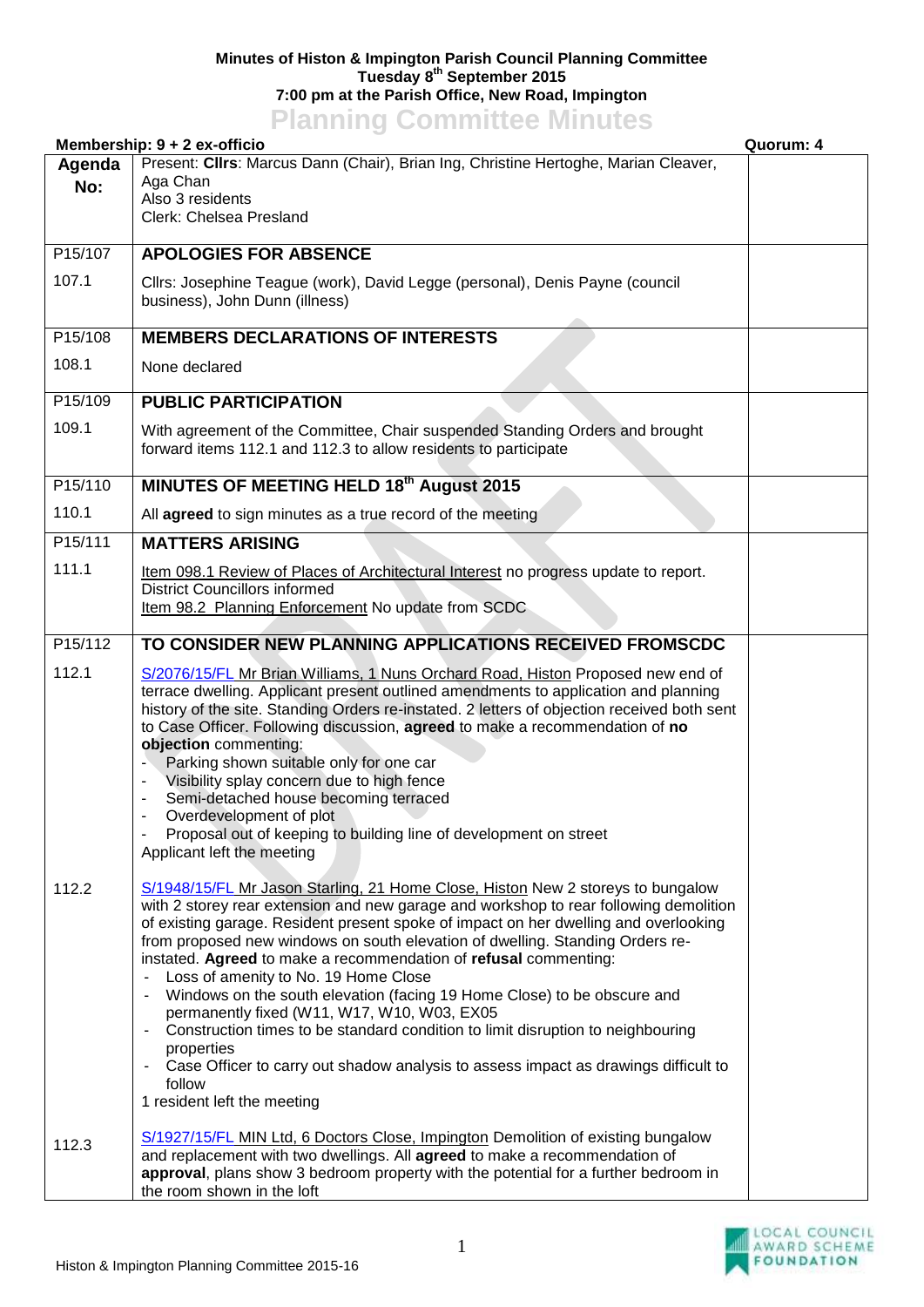| 112.4                | S/1998/15/FL Peter Smith, 9 Priors Close, Histon Formation of new 1.8m close<br>boarded timber garden fence 300mm inside of existing boundary wall. Committee<br>commented:<br>Concerns regarding visibility splay for 8 Priors Close                                                                                                                                                                                                                                                                                                                                                                                                                                                                                                                                                                            |                      |
|----------------------|------------------------------------------------------------------------------------------------------------------------------------------------------------------------------------------------------------------------------------------------------------------------------------------------------------------------------------------------------------------------------------------------------------------------------------------------------------------------------------------------------------------------------------------------------------------------------------------------------------------------------------------------------------------------------------------------------------------------------------------------------------------------------------------------------------------|----------------------|
|                      | Would break up open character of street scene<br>Agreed to make a recommendation of no objections                                                                                                                                                                                                                                                                                                                                                                                                                                                                                                                                                                                                                                                                                                                |                      |
| 112.5                | S/2074/15/FL Lisa Knowler, 13 Merton Road, Histon Erection of two storey side<br>extension and single storey rear extension. All agreed to make a recommendation of<br>approval                                                                                                                                                                                                                                                                                                                                                                                                                                                                                                                                                                                                                                  |                      |
| 112.6                | S/1955/15/FL Mr Mike Stogwood, 14 South Road, Impington First floor side extension<br>and front porch. Potential for loss of light to neighbouring property, recommendation for<br>Case Officer to make a site visit to assess. Agreed to make a recommendation of no<br>objection, conditioning the use if it were to become an annexe to purposes ancillary to<br>the residential use of 14 South Road                                                                                                                                                                                                                                                                                                                                                                                                         |                      |
| 112.7                | S/2135/15/PA Chivers Farm Ltd, Manor Farm, Milton Road, Impington Agricultural<br>building. For information only. Noted                                                                                                                                                                                                                                                                                                                                                                                                                                                                                                                                                                                                                                                                                          |                      |
| P <sub>15</sub> /113 | <b>To Accept Clerks Report</b>                                                                                                                                                                                                                                                                                                                                                                                                                                                                                                                                                                                                                                                                                                                                                                                   |                      |
| 113.1                | Written report provided to all (Appx 1). Accepted.                                                                                                                                                                                                                                                                                                                                                                                                                                                                                                                                                                                                                                                                                                                                                               |                      |
| P15/114              | To Receive Up-Date on Northstowe                                                                                                                                                                                                                                                                                                                                                                                                                                                                                                                                                                                                                                                                                                                                                                                 |                      |
| 114.1                | Cllr Ing reported on meeting scheduled 2 September cancelled. Date of next meeting<br>not yet confirmed                                                                                                                                                                                                                                                                                                                                                                                                                                                                                                                                                                                                                                                                                                          |                      |
| P15/115              | <b>Consultations</b>                                                                                                                                                                                                                                                                                                                                                                                                                                                                                                                                                                                                                                                                                                                                                                                             |                      |
| 115.1                | <b>Cambridgeshire County Council</b><br>Proposed Prohibition of Waiting At Any Time - New Road, Impington<br>Proposal to extend the existing prohibition of waiting (double yellow lines) New Road,<br>Impington. Comments to be submitted by 25 <sup>th</sup> September quoting reference PR0224.<br>Formal consultation now underway. Plans presented to committee, support expressed<br>for scheme. Article and plan to be published on website                                                                                                                                                                                                                                                                                                                                                               | <b>Comm Clerk</b>    |
| P15/116              | To Consider Other Planning Correspondence and Report                                                                                                                                                                                                                                                                                                                                                                                                                                                                                                                                                                                                                                                                                                                                                             |                      |
| 116.1                | To Accept pro bono offer made by Emily Haysom to develop and propose landscaping<br>and public art ideas for public spaces within the community. Committee expressed<br>gratitude of offer. Communication with Committee and Councillors with an interest is<br>key. Any schemes developed will be presented to the Council for input, in line with<br>normal processes prior to commencement                                                                                                                                                                                                                                                                                                                                                                                                                    |                      |
| 116.2                | The Station Development - Process for engaging with the Community. Committee<br>Clerk to discuss option with Cllr Jenkins, noting offer of distribution from Cllr Ing and<br>Jenkins. Preference expressed for leaflet with question and answer for the scheme and<br>notification of the open meeting planned 24 <sup>th</sup> September                                                                                                                                                                                                                                                                                                                                                                                                                                                                        | Comm<br>Clerk/DJ/BSI |
| 116.3                | Cottenham Parish Council Open Meeting to discuss application S/1818/15/OL. Cllr<br>Dann briefed on issues raised by residents, which included:<br>Impact on school and health provision<br>Access to the site<br>Increase traffic on B1049<br>S106 opportunities<br>Northstowe<br>Pressure on services (electricity and water)<br>Planning Application in Neighbouring Parish for consideration, noting possible traffic<br>impact on Histon & Impington:<br>S/1818/15/OL Land off Rampton Road, Cottenham Outline application for up to 225<br>houses (40% affordable) and up to 70 apartments of care. Masterplan provided to all.<br>Concerns regarding increase in traffic and impact on already congested Cottenham<br>Road and B1049 during peak hours and knock-on effect to village services (school and |                      |
|                      |                                                                                                                                                                                                                                                                                                                                                                                                                                                                                                                                                                                                                                                                                                                                                                                                                  |                      |